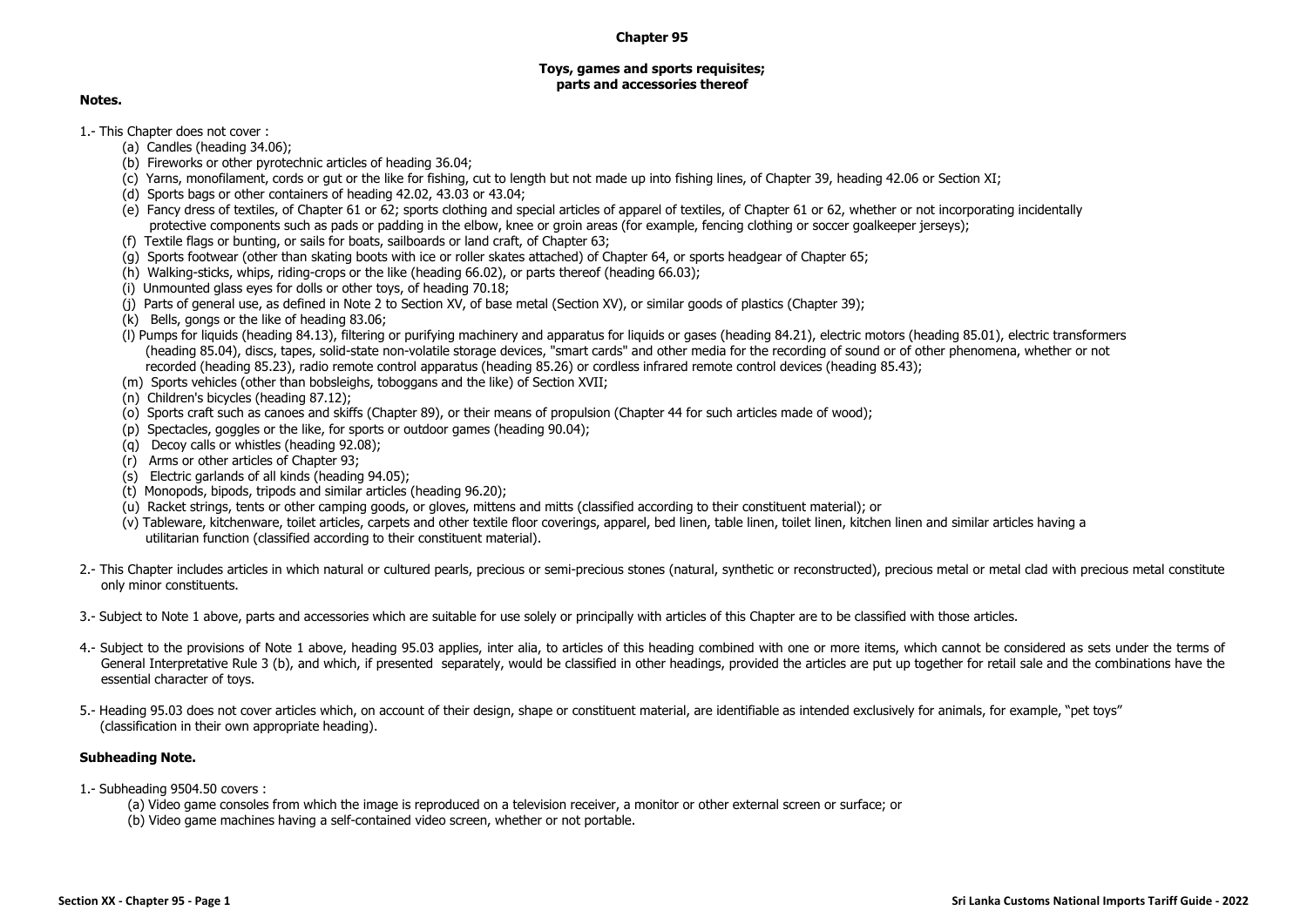|               | <b>HS Code</b>           |                                                                                                                                                                                                                                                                                                                                                                   | <b>Unit</b> | ICL/            | <b>Preferential Duty</b> |           |           |           |      |           |           |           |           |    | Gen         |            |            |             | <b>Excise</b> | $\mathbf S$       |
|---------------|--------------------------|-------------------------------------------------------------------------------------------------------------------------------------------------------------------------------------------------------------------------------------------------------------------------------------------------------------------------------------------------------------------|-------------|-----------------|--------------------------|-----------|-----------|-----------|------|-----------|-----------|-----------|-----------|----|-------------|------------|------------|-------------|---------------|-------------------|
| <b>HS Hdg</b> |                          | <b>Description</b>                                                                                                                                                                                                                                                                                                                                                |             | <b>SLSI</b>     | <b>AP</b>                | <b>AD</b> | <b>BN</b> | <b>GT</b> | IN   | <b>PK</b> | <b>SA</b> | <b>SF</b> | <b>SD</b> | SG | <b>Duty</b> | <b>VAT</b> | <b>PAL</b> | <b>Cess</b> | (S.P.D)       | $\mathbf C$<br>L. |
|               |                          |                                                                                                                                                                                                                                                                                                                                                                   |             |                 |                          |           |           |           |      |           |           |           |           |    |             |            |            |             |               |                   |
| [95.01]       |                          |                                                                                                                                                                                                                                                                                                                                                                   |             |                 |                          |           |           |           |      |           |           |           |           |    |             |            |            |             |               |                   |
| [95.02]       |                          |                                                                                                                                                                                                                                                                                                                                                                   |             |                 |                          |           |           |           |      |           |           |           |           |    |             |            |            |             |               |                   |
|               |                          |                                                                                                                                                                                                                                                                                                                                                                   |             |                 |                          |           |           |           |      |           |           |           |           |    |             |            |            |             |               |                   |
| 95.03         |                          | Tricycles, scooters, pedal cars and<br>similar wheeled toys; dolls'<br>carriages; dolls; other toys; reduced<br>size ("scale") models and similar<br>recreational models, working or not;<br><b>puzzles of all kinds.</b>                                                                                                                                         |             |                 |                          |           |           |           |      |           |           |           |           |    |             |            |            |             |               |                   |
|               | 9503.00.10               | Tricycles, scooters, pedal cars and similar                                                                                                                                                                                                                                                                                                                       | kg          | L               |                          |           |           |           |      |           |           |           |           |    | 15%         | 8%         | 10%        | 15%         |               |                   |
|               |                          | wheeled toys; dolls' carriages                                                                                                                                                                                                                                                                                                                                    |             |                 |                          |           |           |           |      |           |           |           |           |    |             |            |            |             |               |                   |
|               | 9503.00.20<br>9503.00.30 | Dolls, remote controlled<br>Other dolls                                                                                                                                                                                                                                                                                                                           | kg          | т.              |                          |           |           |           |      |           |           |           |           |    | 15%<br>15%  | 8%<br>8%   | 10%<br>10% | 15%<br>15%  |               |                   |
|               | 9503.00.40               | Remote controlled stuffed toys                                                                                                                                                                                                                                                                                                                                    | kg          |                 |                          |           |           |           |      |           |           |           |           |    |             |            |            |             |               |                   |
|               |                          | representing animals or non-human<br>creatures                                                                                                                                                                                                                                                                                                                    | kg          | L               |                          |           |           |           | Free | Free      |           |           |           |    | 15%         | 8%         | 10%        |             |               |                   |
|               | 9503.00.50               | Other stuffed toys representing animals<br>lor non-human creatures                                                                                                                                                                                                                                                                                                | kg          | L               |                          |           |           |           | Free | Free      |           |           |           |    | 15%         | 8%         | 10%        |             |               |                   |
|               | 9503.00.60               | Remote controlled electric trains,<br>including tracks, signals and other<br>accessories thereof; reduced-size<br>("scale") model assembly kits, whether or<br>not working models; construction sets<br>and constructional toys; toy musical<br>instruments and apparatus; puzzles; toys,<br>put up in sets or outfits; toys and models,<br>incorporating a motor | kg          | L               |                          |           |           |           | Free | Free      |           | 5%        | 4.5%      |    | 15%         | 8%         | 10%        |             |               |                   |
|               | 9503.00.70               | Other electric trains, including tracks,<br>signals and other accessories therefor;<br>reduced-size ("scale") model assembly<br>kits, whether or not working models;<br>construction sets and constructional toys;<br>toy musical instruments and apparatus;<br>puzzles; toys, put up in sets or outfits;<br>toys and models, incorporating a motor               | kg          | L               |                          |           |           |           | Free | Free      |           | 5%        | 4.5%      |    | 15%         | 8%         | 10%        |             |               |                   |
|               | 9503.00.80               | Other, remote controlled                                                                                                                                                                                                                                                                                                                                          | kg          |                 | 13.5%                    |           |           |           | Free | Free      |           | 5%        | 4.5%      |    | 15%         | 8%         | 10%        |             |               |                   |
|               | 9503.00.90               | Other                                                                                                                                                                                                                                                                                                                                                             | kg          |                 | 13.5%                    |           |           |           | Free | Free      |           | 5%        | 4.5%      |    | 15%         | 8%         | 10%        |             |               |                   |
|               |                          | <b>Kites</b>                                                                                                                                                                                                                                                                                                                                                      |             | $\overline{TB}$ |                          |           |           |           |      |           |           |           |           |    |             |            |            |             |               |                   |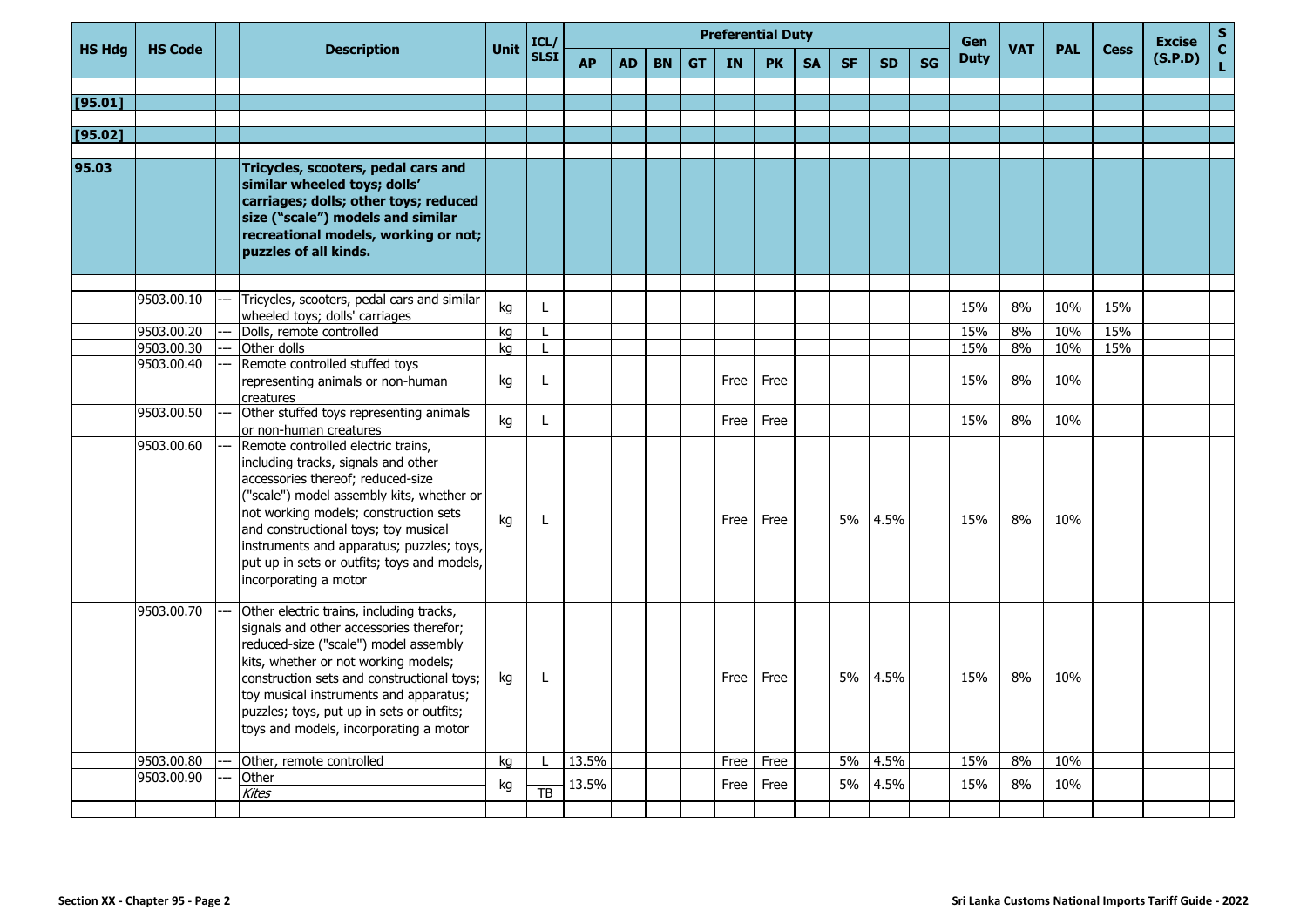|               | <b>HS Code</b> |                                                                                                                                                                                                             | <b>Unit</b>           | ICL/            | <b>Preferential Duty</b> |           |           |           |      |           |           |           |           |           | Gen         |            |            |             | <b>Excise</b> | $\mathbf S$        |
|---------------|----------------|-------------------------------------------------------------------------------------------------------------------------------------------------------------------------------------------------------------|-----------------------|-----------------|--------------------------|-----------|-----------|-----------|------|-----------|-----------|-----------|-----------|-----------|-------------|------------|------------|-------------|---------------|--------------------|
| <b>HS Hdg</b> |                | <b>Description</b>                                                                                                                                                                                          |                       | <b>SLSI</b>     | <b>AP</b>                | <b>AD</b> | <b>BN</b> | <b>GT</b> | IN   | <b>PK</b> | <b>SA</b> | <b>SF</b> | <b>SD</b> | <b>SG</b> | <b>Duty</b> | <b>VAT</b> | <b>PAL</b> | <b>Cess</b> | (S.P.D)       | $\mathbf{C}$<br>L. |
| 95.04         |                | Video game consoles and machines,<br>articles for funfair, table or parlour<br>games, including pintables, billiards,<br>special tables for casino games and<br>automatic bowling alley equipment<br>$(+).$ |                       |                 |                          |           |           |           |      |           |           |           |           |           |             |            |            |             |               |                    |
|               | 9504.20.00     | Articles and accessories for billiards of all<br>kinds                                                                                                                                                      | kg                    | L               |                          |           |           |           | Free | Free      |           | 5%        | 4.5%      |           | 15%         | 8%         | 10%        |             |               |                    |
|               | 9504.30        | Other games, operated by coins,<br>banknotes, bank cards, tokens or by<br>other means of payment, other than<br>bowling alley equipment :                                                                   |                       |                 |                          |           |           |           |      |           |           |           |           |           |             |            |            |             |               |                    |
|               | 9504.30.10     | Used / reconditioned                                                                                                                                                                                        | $\mathbf{u}$          | TB              |                          |           |           |           | Free | Free      |           | 5%        | 4.5%      |           | 15%         | 8%         | 10%        |             |               |                    |
|               | 9504.30.90     | Other                                                                                                                                                                                                       | u                     | <b>TB</b>       |                          |           |           |           | Free | Free      |           | 5%        | 4.5%      |           | 15%         | 8%         | 10%        |             |               |                    |
|               | 9504.40.00     | Playing cards                                                                                                                                                                                               | $\mathbf{u}$<br>(pack | L               |                          |           |           |           | Free | Free      |           | 5%        | 5.0%      |           | 15%         | 8%         | 10%        | 15%         |               |                    |
|               | 9504.50.00     | Video game consoles and machines,<br>other than those of subheading 9504.30                                                                                                                                 | kg                    | L               |                          |           |           |           | Free | Free      |           | 5%        | 4.5%      |           | 15%         | Ex         | 10%        |             |               |                    |
|               | 9504.90        | Other                                                                                                                                                                                                       | u                     |                 |                          |           |           |           |      |           |           |           |           |           |             |            |            |             |               |                    |
|               | 9504.90.10     | Games of chance                                                                                                                                                                                             | u                     | TB              |                          |           |           |           | Free | Free      |           | 5%        | 4.5%      |           | 15%         | 8%         | Ex         |             |               |                    |
|               | 9504.90.90     | Other                                                                                                                                                                                                       | $\mathbf{u}$          |                 |                          |           |           |           | Free | Free      |           | 5%        | 4.5%      |           | 15%         | 8%         | 10%        |             |               |                    |
| 95.05         |                | Festive, carnival or other<br>entertainment articles, including<br>conjuring tricks and novelty jokes.                                                                                                      |                       |                 |                          |           |           |           |      |           |           |           |           |           |             |            |            |             |               |                    |
|               |                |                                                                                                                                                                                                             |                       |                 |                          |           |           |           |      |           |           |           |           |           |             |            |            |             |               |                    |
|               | 9505.10.00     | Articles for Christmas festivities                                                                                                                                                                          | kg                    |                 |                          |           |           |           | Free | Free      |           | 5%        | 4.5%      |           | 15%         | 8%         | 10%        |             |               |                    |
|               | 9505.90.00     | Other<br>Lanterns/ Vesak Lanterns                                                                                                                                                                           | kg                    | $\overline{TB}$ |                          |           |           |           | Free | Free      |           | 5%        | 4.5%      |           | 15%         | 8%         | 10%        |             |               |                    |
|               |                |                                                                                                                                                                                                             |                       |                 |                          |           |           |           |      |           |           |           |           |           |             |            |            |             |               |                    |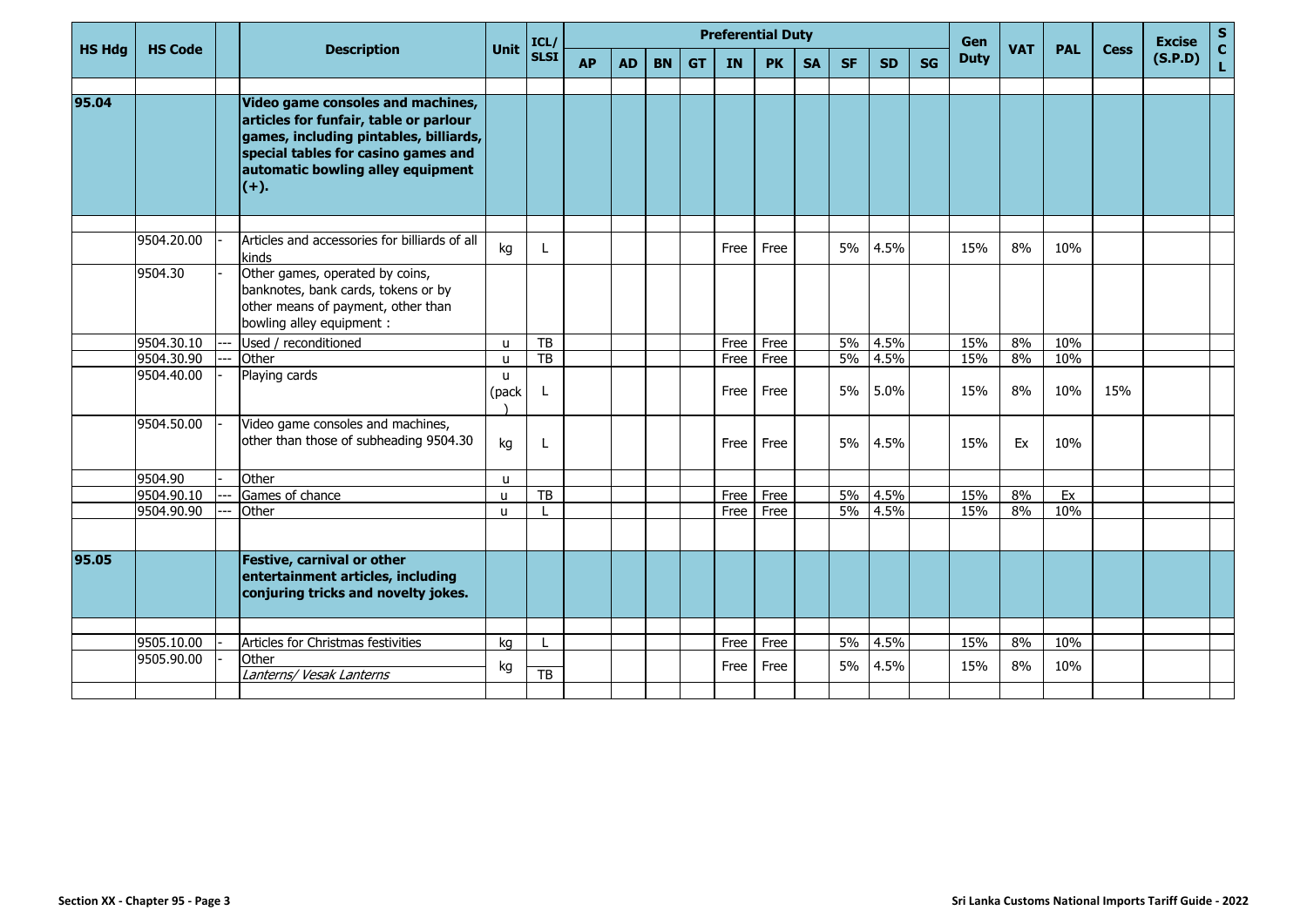| <b>HS Hdg</b> | <b>HS Code</b> |      | <b>Description</b>                                                                                                                                                                                                                             |              | ICL/<br><b>SLSI</b> | <b>Preferential Duty</b> |           |           |           |           |           |           |           |                    |                    | Gen         |            |            |             | <b>Excise</b> | $\mathbf{s}$      |
|---------------|----------------|------|------------------------------------------------------------------------------------------------------------------------------------------------------------------------------------------------------------------------------------------------|--------------|---------------------|--------------------------|-----------|-----------|-----------|-----------|-----------|-----------|-----------|--------------------|--------------------|-------------|------------|------------|-------------|---------------|-------------------|
|               |                |      |                                                                                                                                                                                                                                                | <b>Unit</b>  |                     | <b>AP</b>                | <b>AD</b> | <b>BN</b> | <b>GT</b> | <b>IN</b> | <b>PK</b> | <b>SA</b> | <b>SF</b> | <b>SD</b>          | <b>SG</b>          | <b>Duty</b> | <b>VAT</b> | <b>PAL</b> | <b>Cess</b> | (S.P.D)       | $\mathbf{C}$<br>L |
| 95.06         |                |      | Articles and equipment for general<br>physical exercise, gymnastics,<br>athletics, other sports (including<br>table-tennis) or outdoor games, not<br>specified or included elsewhere in<br>this Chapter; swimming pools and<br>paddling pools. |              |                     |                          |           |           |           |           |           |           |           |                    |                    |             |            |            |             |               |                   |
|               |                |      |                                                                                                                                                                                                                                                |              |                     |                          |           |           |           |           |           |           |           |                    |                    |             |            |            |             |               |                   |
|               |                |      | Snow-skis and other snow-ski equipment                                                                                                                                                                                                         |              |                     |                          |           |           |           |           |           |           |           |                    |                    |             |            |            |             |               |                   |
|               | 9506.11.00     |      | <b>Skis</b>                                                                                                                                                                                                                                    | 2u           |                     |                          |           |           |           | Free      | Free      |           | Free      | Free               | Free               | Free        | Ex         | Ex         |             |               |                   |
|               | 9506.12.00     |      | Ski-fastenings (ski-bindings)                                                                                                                                                                                                                  | kg           |                     |                          |           |           |           | Free      | Free      |           | Free      | Free               | Free               | Free        | Ex         | Ex         |             |               |                   |
|               | 9506.19.00     |      | Other                                                                                                                                                                                                                                          | kg           |                     |                          |           |           |           | Free      | Free      |           | Free      | Free               | Free               | Free        | Ex         | Ex         |             |               |                   |
|               |                |      | Water-skis, surf-boards, sailboards and<br>other water-sport equipment :                                                                                                                                                                       |              |                     |                          |           |           |           |           |           |           |           |                    |                    |             |            |            |             |               |                   |
|               | 9506.21.00     |      | Sailboards                                                                                                                                                                                                                                     | u            |                     |                          |           |           |           | Free      | Free      |           | Free      | Free               | Free               | Free        | Ex         | Ex         |             |               |                   |
|               | 9506.29        |      | Other:                                                                                                                                                                                                                                         | <b>u</b>     |                     |                          |           |           |           |           |           |           |           |                    |                    |             |            |            |             |               |                   |
|               | 9506.29.10     |      | Non-motorized kite surfing equipments                                                                                                                                                                                                          | <b>u</b>     |                     |                          |           |           |           | Free      | Free      |           | Free      | Free               | Free               | Free        | Ex         | Ex         |             |               |                   |
|               | 9506.29.20     |      | Articles and equipment for swimmers or<br>divers                                                                                                                                                                                               | u.           |                     |                          |           |           |           | Free      | Free      |           | Free      | Free               | Free               | Free        | Ex         | Ex         |             |               |                   |
|               | 9506.29.90     |      | Other                                                                                                                                                                                                                                          | $\mathbf{u}$ |                     |                          |           |           |           | Free      | Free      |           | Free      | Free               | Free               | Free        | Ex         | 10%        |             |               |                   |
|               |                |      | Golf clubs and other golf equipment :                                                                                                                                                                                                          |              |                     |                          |           |           |           |           |           |           |           |                    |                    |             |            |            |             |               |                   |
|               | 9506.31.00     |      | Clubs, complete                                                                                                                                                                                                                                | <b>u</b>     |                     |                          |           |           |           | Free      | Free      |           | Free      | Free               | Free               | Free        | Ex         | Ex         |             |               |                   |
|               | 9506.32.00     |      | <b>Balls</b>                                                                                                                                                                                                                                   | <b>u</b>     |                     |                          |           |           |           | Free      | Free      |           | Free      | Free               | Free               | Free        | Ex         | Ex         |             |               |                   |
|               | 9506.39.00     |      | Other                                                                                                                                                                                                                                          | kg           |                     |                          |           |           |           | Free      | Free      |           | Free      | Free               | Free               | Free        | Ex         | 10%        |             |               |                   |
|               | 9506.40.00     |      | Articles and equipment for table-tennis<br>Tennis, badminton or similar rackets,<br>whether or not strung :                                                                                                                                    | kg           |                     |                          |           |           |           | Free      | Free      |           | Free      | Free               | Free               | Free        | Ex         | Ex         |             |               |                   |
|               | 9506.51.00     |      | Lawn-tennis rackets, whether or not<br>strung                                                                                                                                                                                                  | $\mathbf{u}$ |                     |                          |           |           |           | Free      | Free      |           | Free      | Free               | Free               | Free        | Ex         | 10%        |             |               |                   |
|               | 9506.59.00     |      | Other:                                                                                                                                                                                                                                         | u            |                     |                          |           |           |           | Free      | Free      |           | Free      | Free               | Free               | Free        | Ex         | 10%        |             |               |                   |
|               |                |      | Balls, other than golf balls and table-<br>tennis balls :                                                                                                                                                                                      |              |                     |                          |           |           |           |           |           |           |           |                    |                    |             |            |            |             |               |                   |
|               | 9506.61.00     |      | Lawn-tennis balls                                                                                                                                                                                                                              | u            |                     |                          |           |           |           | Free      | Free      |           | Free      | Free               | Free               | Free        | Ex         | 10%        |             |               |                   |
|               | 9506.62.00     |      | Inflatable:                                                                                                                                                                                                                                    | <b>u</b>     |                     |                          |           |           |           | Free      | Free      |           | Free      | Free               | Free               | Free        | Ex         | 10%        |             |               |                   |
|               | 9506.69.00     |      | Other:                                                                                                                                                                                                                                         | u            |                     |                          |           |           |           | Free Free |           |           |           |                    | Free   Free   Free | Free        | Ex         | 10%        |             |               |                   |
|               | 9506.70.00     |      | Ice skates and roller skates, including<br>skating boots with skates attached                                                                                                                                                                  | 2u           |                     |                          |           |           |           | Free      | Free      |           | Free      | Free               | Free               | Free        | Ex         | 10%        |             |               |                   |
|               |                |      | Other:                                                                                                                                                                                                                                         |              |                     |                          |           |           |           |           |           |           |           |                    |                    |             |            |            |             |               |                   |
|               | 9506.91.00     |      | Articles and equipment for general<br>physical exercise, gymnastics or athletics                                                                                                                                                               | kg           |                     |                          |           |           |           |           | Free Free |           |           | Free   Free   Free |                    | Free        | Ex         | 10%        |             |               |                   |
|               | 9506.99.00     | $--$ | Other                                                                                                                                                                                                                                          | u.           |                     |                          |           |           |           |           | Free Free |           |           |                    | Free Free Free     | Free        | Ex         | 10%        |             |               |                   |